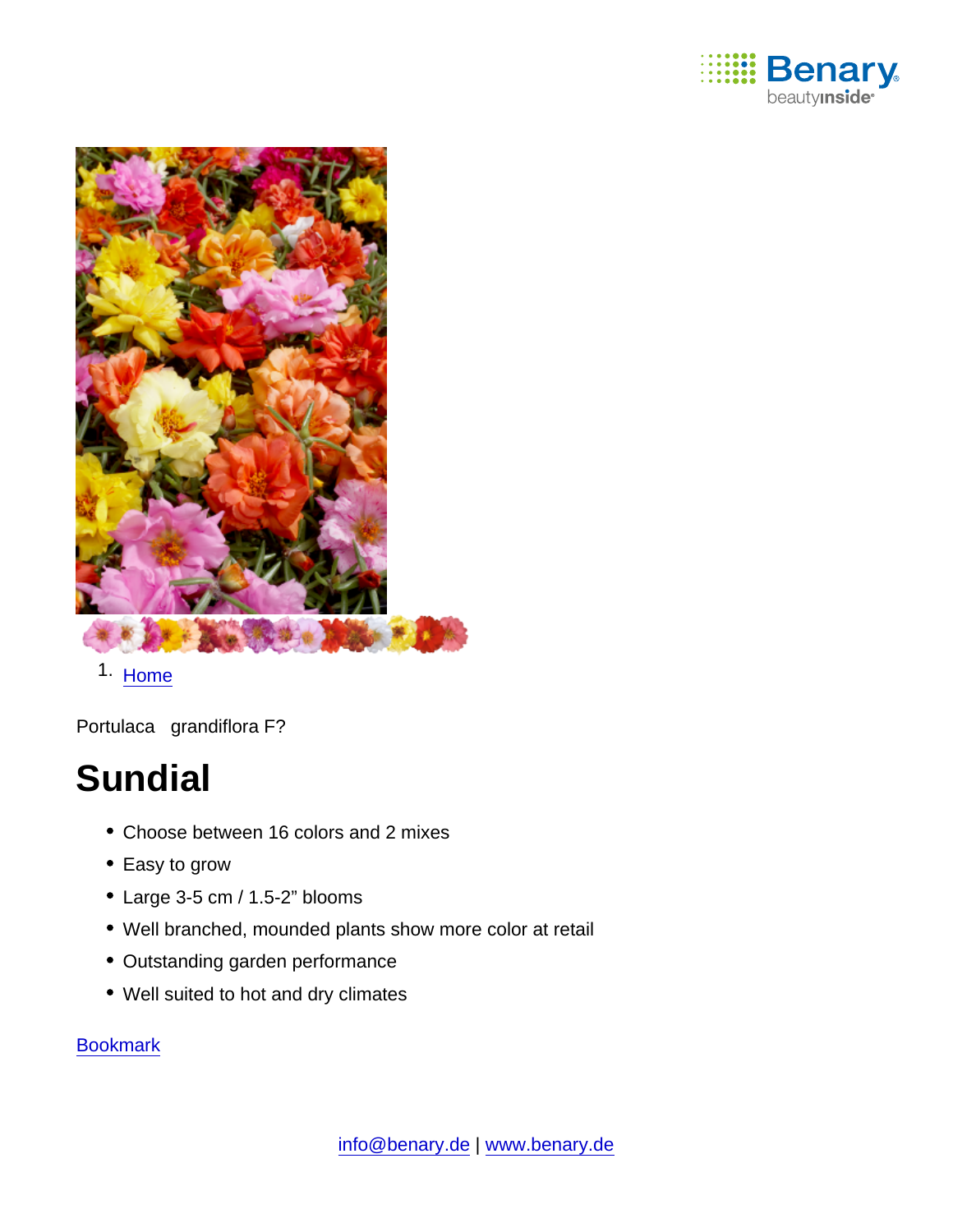

### [Recommend](mailto:?subject=Benary Portulaca grandiflora F₁ &body=https://www.benary.com/print/pdf/node/6181)

Print

Crop Time

Spring: 8 - 10 weeks

Height

5 ? / 13 cm

Exposure

**Sun** 

Seed Form Raw Seed, Multipelleted Seed

Best Uses Bedding, Landscape, Rockery

# Culture guide

Usage

Mixed containers, bedding, landscaping

# Sowing method

2 seeds per plug, 1 multi-seed pellet per plug

# **Germination**

Stage I: 2-3 days at 70-78 °F (22-26 °C). Sow in media with very low soluble salt levels and pH 5.5-6.2. Light is not essential, but beneficial for germination. Keep soil moist but not wet. Keep relative humidity between 90-95%. At the end of stage I the radicle will have emerged and the cotyledons begin to unfurl.

# Growing on